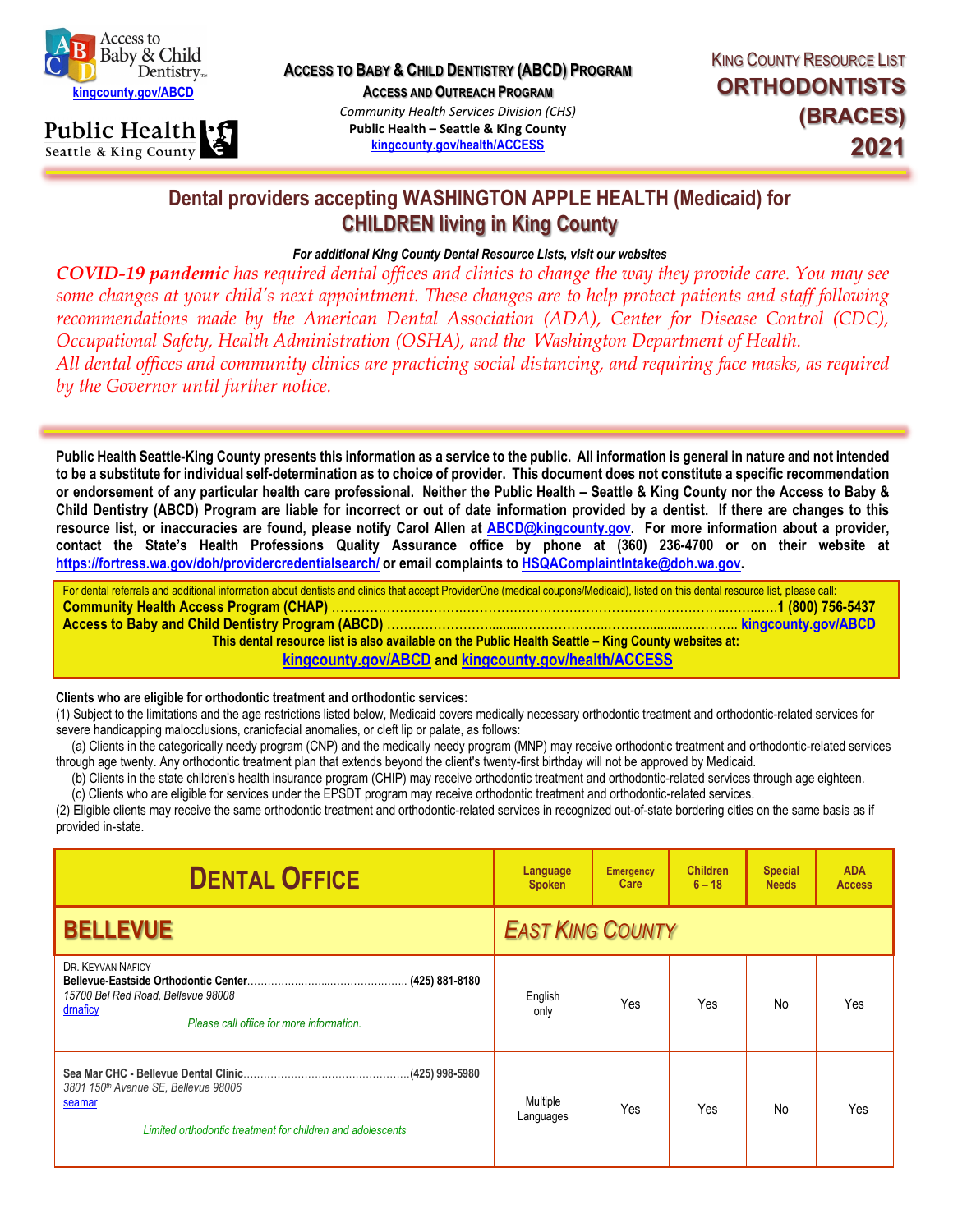|                                                                                                                                                                       |                                          |                             | 2021                        |                                | Page 2 of 5                 |
|-----------------------------------------------------------------------------------------------------------------------------------------------------------------------|------------------------------------------|-----------------------------|-----------------------------|--------------------------------|-----------------------------|
| <b>DENTAL OFFICE</b>                                                                                                                                                  | Language<br><b>Spoken</b>                | <b>Emergency</b><br>Care    | <b>Children</b><br>$6 - 18$ | <b>Special</b><br><b>Needs</b> | <b>ADA</b><br><b>Access</b> |
| <b>BOTHELL</b>                                                                                                                                                        |                                          | <b>NORTH KING COUNTY</b>    |                             |                                |                             |
| DR. TRINA BRUCHAL<br>12900 NE 180th Street, Suite 215, Bothell 98011<br>bruchalortho<br>Please call office for more information.                                      | English<br>only                          | Current<br>patients<br>only | Yes                         | Yes                            | Yes                         |
| DR. RICHARD W. CHAN<br>19020 Bothell Way NE, Suite A, Bothell 98011<br>chansmiles.com<br>Please call office for more information.                                     | English<br>Spanish<br>Chinese<br>Russian | Yes                         | Yes                         | No                             | Yes                         |
| <b>BURIEN</b>                                                                                                                                                         | <b>UPPER KING COUNTY</b>                 |                             |                             |                                |                             |
| <b>DR. JORGE PERALTA</b><br>15507 2nd Avenue SW, Seattle 98166<br>burienortho.com<br>Please call office for more information.                                         | English<br>Spanish                       | Yes                         | Yes                         | No                             | Yes                         |
| 15515 3rd Avenue SW, Suite B, Burien 98166<br>dweedortho.com<br>Please call office for more information.                                                              | English<br>only                          | Yes                         | Yes                         | Yes                            | Yes                         |
| <b>DR. ADAM PRISTERA</b><br>116 SW 160th Street, Burien 98166<br>pristeraorthodontics.com<br>Please call office for more information.                                 | English<br>only                          | Yes                         | Yes                         | No                             | Yes                         |
| <b>DES MOINES</b>                                                                                                                                                     | <b>UPPER KING COUNTY</b>                 |                             |                             |                                |                             |
| 2781 South 242 <sup>nd</sup> Street, Des Moines 98198<br>Limited orthodontic treatment for children and adolescents                                                   | Multiple<br>Languages                    | Yes                         | Yes                         | No                             | Yes                         |
| DR. SMITA PATEL<br>22506 Marine View Drive South, Suite #101, Des Moines 98198<br>smilesbysmita<br>Please call office for more information.                           | English<br>Spanish<br>Russian<br>Turkish | Yes                         | Yes                         | Yes                            | Yes                         |
| <b>FEDERAL WAY</b>                                                                                                                                                    | <b>LOWER KING COUNTY</b>                 |                             |                             |                                |                             |
| <b>DR. SMITA PATEL</b><br>2317 SW 320th Street, Federal Way 98023<br>smilesbysmita<br>Please call office for more information.                                        | English<br>Spanish<br>Russian<br>Turkish | No                          | Yes                         | No                             | Yes                         |
| 33507 9th Avenue South, Building G, Federal Way 98003<br>drvandevanter.com<br>Please call office for more information.                                                | English<br>Spanish<br>Vietnamese         | Yes                         | Yes                         | Yes                            | Yes                         |
| <b>DR. STEVEN CLAWSON</b><br>31401 Pacific Highway South, Federal Way 98003<br>comfortdental.com/orthodontist-federal-way<br>Please call office for more information. | English<br>Spanish                       | Yes                         | Yes                         | Yes                            | Yes                         |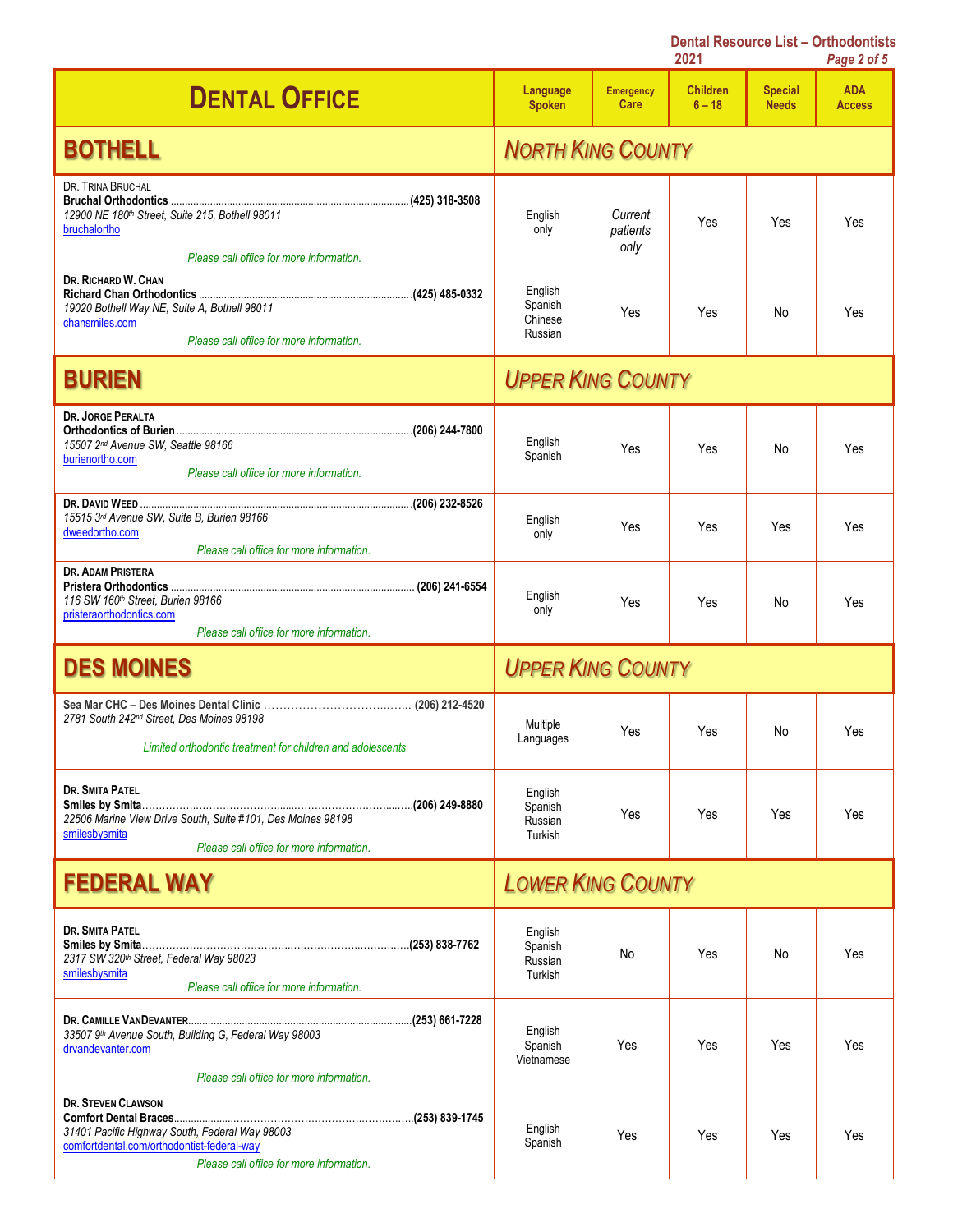|                                                                                                                                               |                                                     |                          | 2021                        |                                | Page 3 of 5                 |
|-----------------------------------------------------------------------------------------------------------------------------------------------|-----------------------------------------------------|--------------------------|-----------------------------|--------------------------------|-----------------------------|
| <b>DENTAL OFFICE</b>                                                                                                                          | Language<br><b>Spoken</b>                           | <b>Emergency</b><br>Care | <b>Children</b><br>$6 - 18$ | <b>Special</b><br><b>Needs</b> | <b>ADA</b><br><b>Access</b> |
| <b>FEDERAL WAY, continued</b>                                                                                                                 | <b>LOWER KING COUNTY</b>                            |                          |                             |                                |                             |
| 30319 16th Avenue South, Federal Way 98003<br>drwhimpey<br>Please call office for more information.                                           | English<br>only                                     | Yes                      | Yes                         | Yes                            | Yes                         |
| 720 South 348th Street, Suite #A1-A, Federal Way 98003<br>federalwaynwdental<br>Please call office for more information.                      | English<br>Ukranian<br>Russian<br>Korean<br>Spanish | Yes                      | Yes                         | Yes                            | Yes                         |
| 1830 S 324th Place, Federal Way 98003<br>kimandleeortho<br>Please call office for more information.                                           | English                                             | Yes                      | Yes                         | Yes                            | Yes                         |
| <b>ISSAQUAH</b>                                                                                                                               | <b>EAST KING COUNTY</b>                             |                          |                             |                                |                             |
| <b>DR. THOA NGUYEN</b><br>670 NW Gilman Boulevard, Suite B3, Issaguah 980027<br>pacificdentalcare<br>Please call office for more information. | English<br>Vietnamese                               | Yes                      | Yes                         | Yes                            | Yes                         |
| DR. RAJ V. ANGOLKAR<br>505 East Sunset Way, Issaquah 98027<br>angolkar4smiles<br>Please call office for more information.                     | English<br>Spanish<br>Vietnamese                    | No                       | Yes                         | Yes                            | Yes                         |
| <b>MERCER ISLAND</b>                                                                                                                          | <b>EAST KING COUNTY</b>                             |                          |                             |                                |                             |
| 2955 80th Avenue SE, Suite #101, Mercer Island 98040<br>dweedortho<br>Please call office for more information.                                | English<br>Turkish<br>Spanish<br>Vietnamese         | Yes                      | Yes                         | Yes                            | Yes                         |
| <b>RENTON</b>                                                                                                                                 | <b>UPPER KING COUNTY</b>                            |                          |                             |                                |                             |
| DR. ADAM PRISTERA<br>350 South 38th Court, Suite #215, Renton 98055<br>pristeraorthodontics<br>Please call office for more information        | English<br>only                                     | No                       | Yes                         | No                             | Yes                         |
| <b>SEATTLE   CENTRAL, SOUTH &amp; WEST</b>                                                                                                    | <b>CENTRAL KING COUNTY</b>                          |                          |                             |                                |                             |
| 2815 South McClellan Street. Seattle 98144<br>Please call office for more information.                                                        | English<br>only                                     | Yes                      | Yes                         | No                             | Yes                         |
| <b>DR. DAN SCHRUTH</b><br>4716 Rainier Ave South, Seattle 98118<br>rainiervalleyortho<br>Please call office for more information.             | Multiple<br>Languages                               | Yes                      | Yes                         | Yes                            | Yes                         |
| 10640 16th Avenue SW, Seattle 98146<br>applesmiles<br>Please call office for more information.                                                | English<br>Spanish<br>Arabic                        | Yes                      | Yes                         | Yes                            | Yes                         |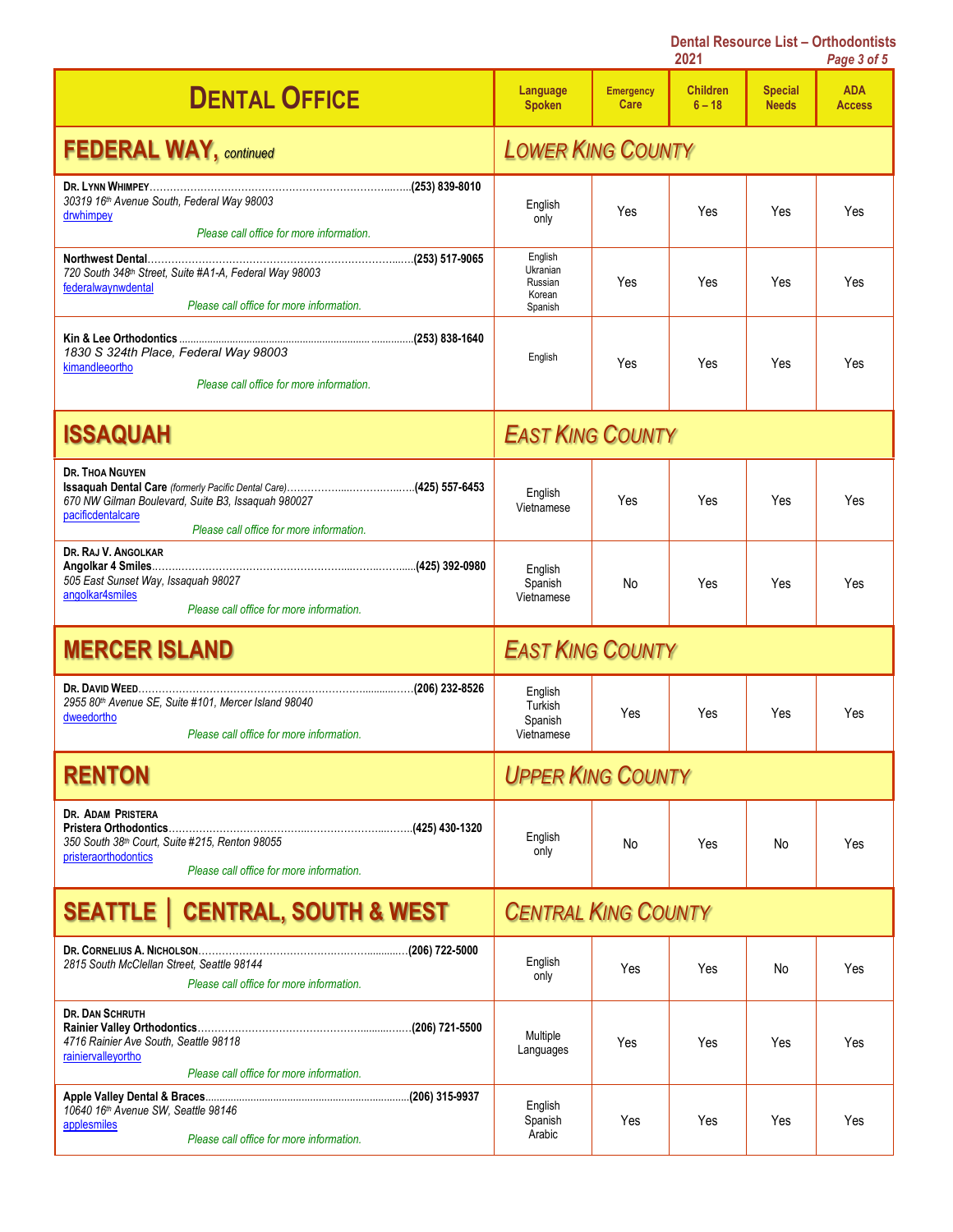|                                                                                                                                                                                                           | <b>Dental Resource List - Orthodontists</b><br>2021 |                          |                             |                                | Page 4 of 5                 |
|-----------------------------------------------------------------------------------------------------------------------------------------------------------------------------------------------------------|-----------------------------------------------------|--------------------------|-----------------------------|--------------------------------|-----------------------------|
| <b>DENTAL OFFICE</b>                                                                                                                                                                                      | Language<br><b>Spoken</b>                           | <b>Emergency</b><br>Care | <b>Children</b><br>$6 - 18$ | <b>Special</b><br><b>Needs</b> | <b>ADA</b><br><b>Access</b> |
| <b>SEATTLE   NORTH</b>                                                                                                                                                                                    |                                                     | <b>NORTH KING COUNTY</b> |                             |                                |                             |
| <b>DR. SMITA PATEL</b><br>1905 Queen Anne Avenue North, Suite #200A, Seattle 98109<br>smilesbysmita.com<br>Please call office for more information.                                                       | English<br>Spanish                                  | Yes                      | Yes                         | Yes                            | Yes                         |
| <b>DR. DAN SCHRUTH</b><br>1305 NE 43rd Street, Suite #104, Seattle 98105<br>bracesseattle.com<br>Please call office for more information.                                                                 | English<br>only                                     | Yes                      | Yes                         | Yes                            | Yes                         |
| 6222 NE 74th Street, Seattle 98115<br>$\sim$<br>thecenterforpediatricdentistry.com<br>Please call office for more information.                                                                            | Multiple<br>Languages                               | No                       | No                          | Yes                            | Yes                         |
| DR. PADMARAJ (RAJ) V. ANGOLKAR<br>13346 1st Avenue NE, Seattle 98126<br>angolkar4smiles.com<br>Please call office for more information.                                                                   | Multiple<br>Languages                               | Yes                      | Yes                         | Yes                            | Yes                         |
| <b>SEATTLE   SOUTH PARK</b>                                                                                                                                                                               | <b>CENTRAL KING COUNTY</b>                          |                          |                             |                                |                             |
| 9650 15th Avenue SW, Suite #100, Seattle 98106<br>seamar<br>Limited orthodontic treatment for children and adolescents                                                                                    | Multiple<br>Languages                               | Yes                      | Yes                         | Yes                            | Yes                         |
| 8915 14th Avenue South, Seattle 98108<br>seamar<br>Limited orthodontic treatment for children and adolescents                                                                                             | Multiple<br>Languages                               | Yes                      | Yes                         | Yes                            | Yes                         |
| <b>SHORELINE</b>                                                                                                                                                                                          | <b>NORTH KING COUNTY</b>                            |                          |                             |                                |                             |
| DR. CHRISTOPHER S. SPAIN<br>19929 Ballinger Way NE, Suite #201, Shoreline 98155<br>spainortho<br>Accepts children with special needs - now accepting new patients.<br>Appointments immediately available. | English<br>Spanish                                  | Yes                      | Yes<br>Under 13             | Yes                            | Yes                         |
| <b>TUKWILA</b>                                                                                                                                                                                            | <b>UPPER KING COUNTY</b>                            |                          |                             |                                |                             |
| 6720 Fort Dent Way, Suite #120, Tukwila 98188<br>Accepts children with special needs - now accepting new patients.<br>Appointments immediately available.                                                 | English<br>Spanish                                  | No                       | Yes                         | Yes                            | Yes                         |
| DR. JACK HOU<br><b>DR. KORTNE FREDERICK</b><br>411 Strander Boulevard, Suite #102, Tukwila 98188<br>drhouorthodontics.com                                                                                 | English<br>Spanish                                  | Yes                      | Yes<br>Under 17             | Yes                            | No                          |
| DR. PADMARAJ (RAJ) V. ANGOLKAR<br>13530 53rd AVE S, Suite #100, Tukwila 98168<br>angolkar4smiles.com<br>Please call Office for more information.                                                          | English<br>Spanish<br>Vietnamese                    | Yes                      | Yes                         | Yes                            | Yes                         |